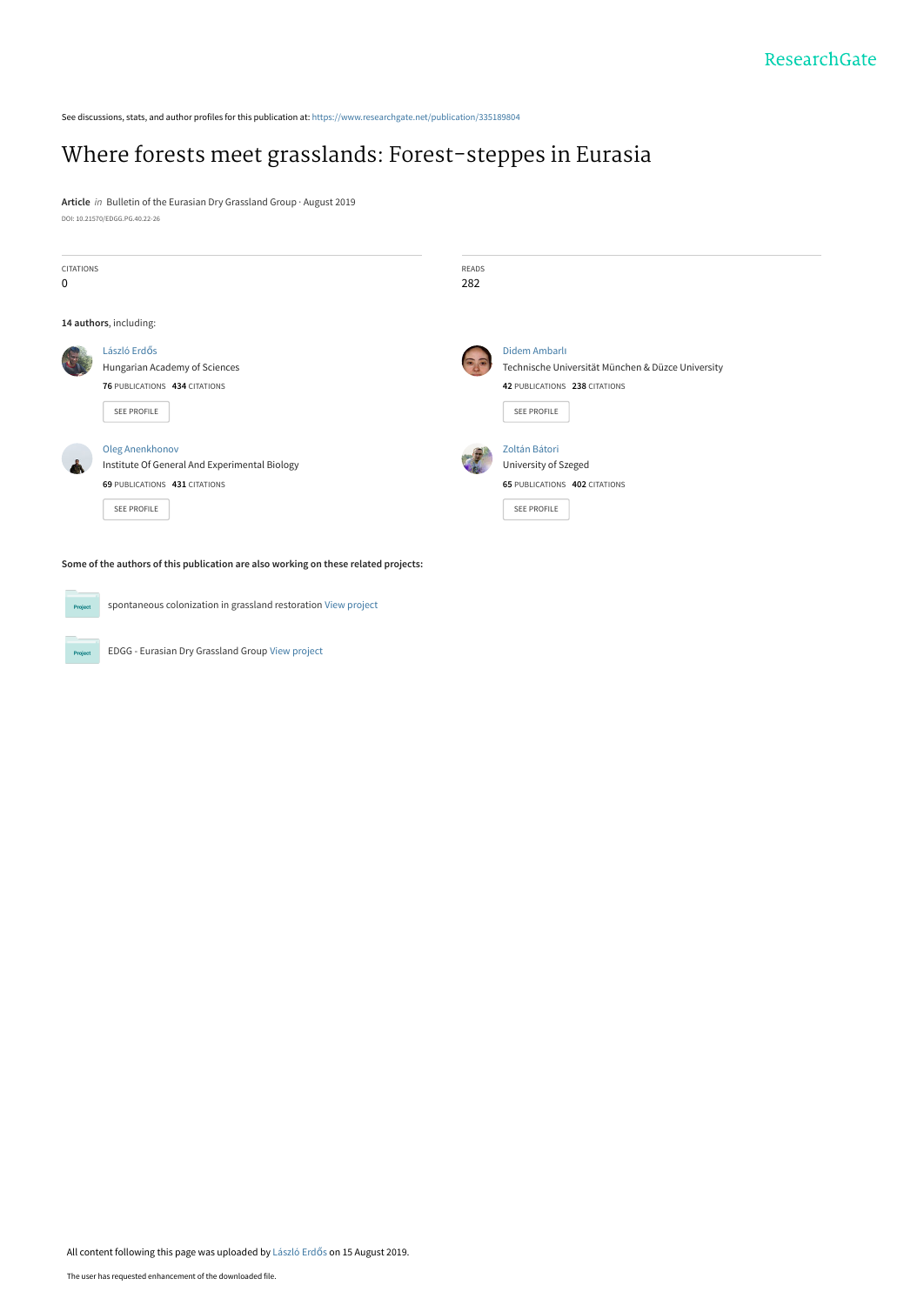# **Forum Article DOI: 10.21570/EDGG.PG.40.22-26**

# **Where forests meet grasslands: Forest-steppes in Eurasia**

László Erdős<sup>1</sup>, Didem Ambarlı<sup>2,3</sup>, Oleg A. Anenkhonov<sup>4</sup>, Zoltán Bátori<sup>5</sup>, Dániel Cserhalmi<sup>6</sup>, Márton Kiss<sup>1,7</sup>, György Kröel-Dulay<sup>1</sup>, Hongyan Liu<sup>8</sup>, Martin Magnes<sup>9</sup>, Zsolt Molnár<sup>1</sup>, Alireza Naqinezhad<sup>10</sup>, Yury A. Semenishchenkov<sup>11</sup>, Csaba Tölgyesi<sup>5</sup> & Péter Török<sup>12\*</sup>

<sup>1</sup>Institute of Ecology and Botany, MTA Centre for Ecological Research, Alkotmány u. 2-4, 2163 Vácrátót, Hungary; erdos.laszlo@okologia.mta.hu (L. Erdős), kiss.marton@okologia.mta.hu (M. Kiss), kroeldulay.gyorgy@okologia.mta.hu (G. Kroel-Dulay), molnar.zsolt@okologia.mta.hu (Z. Molnár)

<sup>2</sup>Faculty of Agriculture and Natural Sciences, Department of Agricultural Biotechnology, Konuralp Campus, Düzce University, 81620 Düzce, Turkey; didem.ambarli@gmail.com

<sup>3</sup>Department of Ecology and Ecosystem Management, Technische Universität München, Hans-Carl-von-Carlowitz-Platz 2, 85350 Freising-Weihenstephan, Germany

- 4 Institute of General and Experimental Biology SB RAS, 6 Sakhyanovoy street, 670047 Ulan-Ude, Russia; anen@yandex.ru
- 5 Department of Ecology, University of Szeged, Közép fasor 52, 6726 Szeged, Hungary; zbatory@gmail.com (Z. Bátori), festuca7@yahoo.com (C. Tölgyesi)

6 Department of Botany, University of Veterinary Medicine, Rottenbiller u. 50, 1077 Budapest, Hungary; szeltolo@gmail.com

<sup>7</sup>Department of Climatology and Landscape Ecology, University of Szeged, Egyetem u. 2, 6722 Szeged, Hungary

8 College of Urban and Environmental Sciences, Peking University, 5 Yiheyuan Road, 100871 Beijing, China; lhy@urban.pku.edu.cn

- <sup>9</sup>Institute of Plant Sciences, University of Graz, Holteigasse 6, 8010 Graz, Austria; martin.magnes@uni-graz.at
- <sup>10</sup>Department of Biology, Faculty of Basic Sciences, University of Mazandaran, Pardis campus, Danesh Str., Zolphaghari Blv., Babolsar, Mazandaran province, Iran; a.naqinezhad@umz.ac.ir
- 11Department of Biology, I.G. Petrovsky Bryansk State University, 14 Bezhitskaya, 241050 Bryansk, Russia; vuricek@yandex.ru
- <sup>12</sup>MTA-DE Lendület Functional and Restoration Ecology Research Group, Egyetem tér 1, 4010 Debrecen, Hungary; molinia@gmail.com
- \* Corresponding author: molinia@gmail.com

#### *Palaearctic Grasslands 40 (2019): 22-26*

**Abstract:** Despite the ecological, economic and conservation importance of forest-steppes, a continental scale synthesis of this complex ecosystem has been lacking. In a recent review, we compiled scattered knowledge about Eurasian forest-steppes in a new synthesis, proposed a new forest-steppe definition, reviewed how the biogeographic position of this ecosystem is perceived by different authors from different regions, delineated the main regions based on criteria of flora, physiognomy (i.e., vegetation structure), relief, and climate, and explored the conservation importance of forest-steppes. Here we complement some of the key findings of the review and illustrate some topics with further specific examples.

**Keywords:** complexity; forest-steppe; heterogeneity; meadow steppe; vegetation mosaic; wooded-steppe.

Submitted: 30 August 2018; first decision: 3 November 2018; accepted: 13 November 2018

Scientific Editor: Salza Palpurina

Linguistic Editor: Paul Goriup

#### **Introduction**

Forest-steppes are among the most complex ecosystems in the temperate zone, and have outstanding ecological, economic and conservation importance (Erdős et al. 2018a). At the same time, forest-steppes belong to the most threatened ecosystems due to habitat loss and insufficient protection (Chibilyov 2002; Hoekstra et al. 2005). While reviews and syntheses on forest-steppes have been available at national (e.g. Molnár et al. 2012) and regional scales (e.g. Berg 1958), overviews over broad areas have been lacking. To fill this gap, a recent synthesis (Erdős et al. 2018a) has collected scattered knowledge about the entire area covered by forest-steppes in Eurasia, gave an up-to-date definition of forest-steppes, examined the different views on this ecosystem, described major

biogeographic patterns, identified the main forest-steppe regions, and explored the conservation importance of forest-steppes. In this paper we complement some of the key findings of Erdős et al. (2018a) with important additional information and add specific examples to the main topics.

### **A definition of forest-steppes**

The first task in our review was to provide a forest-steppe definition. We evaluated criteria that have often been used in defining forest-steppes, and concluded that an up-todate definition should be based on physiognomic features (a mosaic of arboreal and herbaceous components) and the underlying factors (the most important of which is climate). Thus, we define forest-steppes as natural or nearnatural vegetation complexes of arboreal and herbaceous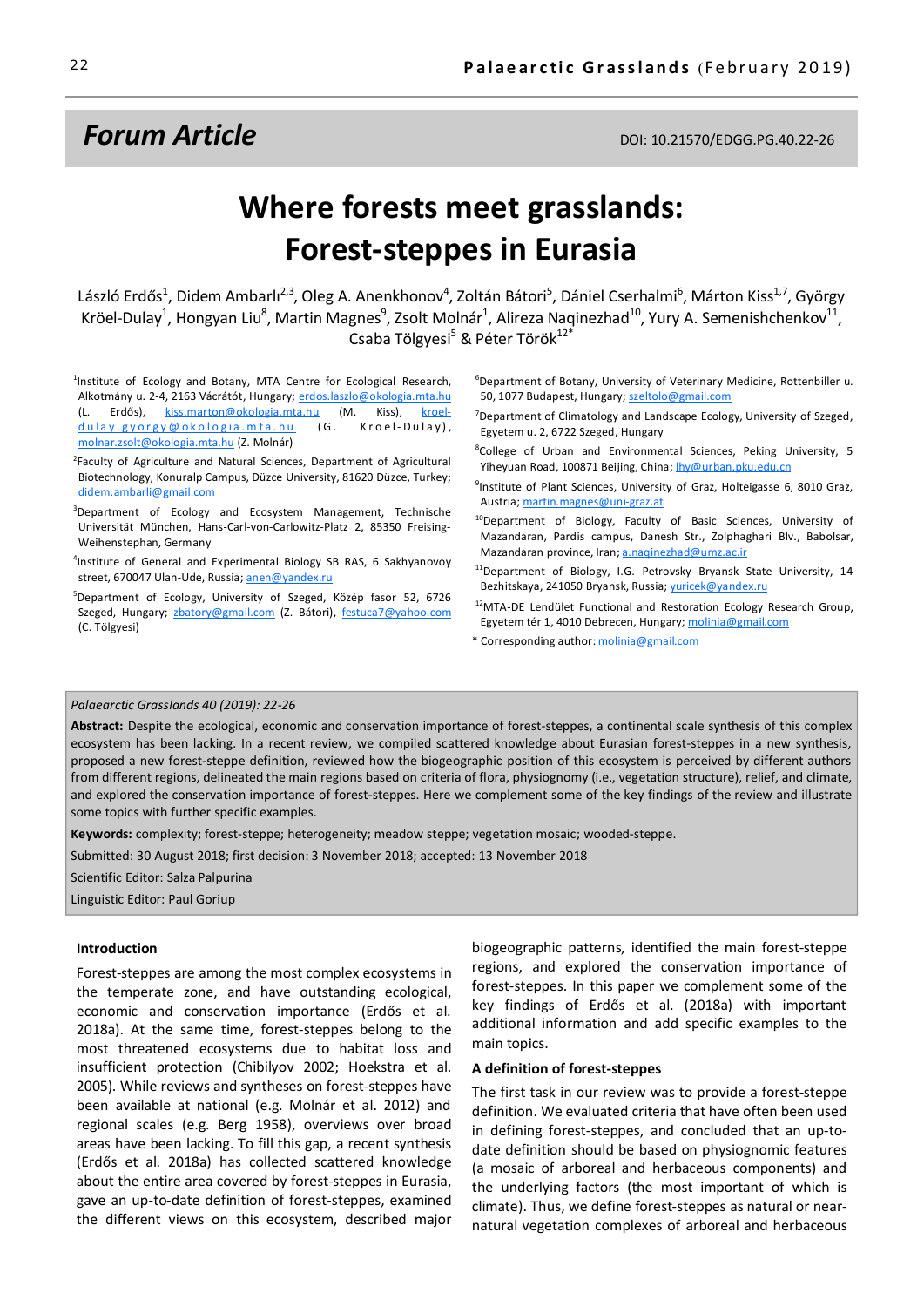components (typically distributed in a mosaic pattern) in the temperate zone (excluding the Mediterranean), where the co-existence of forest and grassland is enabled primarily by the semi-humid to semi-arid climate, complemented by complex interactions of biotic (e.g. grazing, land use) and abiotic (e.g. soil, topography) factors operating at multiple scales (Erdős et al. 2018a). The arboreal cover (with a minimum height of 2 m) is 10%–70% across the entire landscape mosaic. The vascular vegetation cover within the grassland is at least 10%.

In the temperate zone, humid environments generally support forests, whereas grasslands have developed in arid environments (Dengler et al. 2014). In areas with a transitional (i.e. semi-humid to semi-arid) climate neither forests nor grasslands have a decisive advantage over the other. Thus, both have a more or less equal chance to develop, and local factors (e.g. microclimate, soil properties, grazing) determine competition outcomes (Walter & Breckle 1989; Lavrenko & Karamysheva 1993; Borhidi 2002).

#### **Forest-steppe autonomy**

The recognition of forest-steppes as a separate biome or zone in its own right continues to be a subject of scientific controversy. Forest-steppes are perceived differently by researchers, depending on the scale of the investigation, the exact study question, and the main interest of the researcher. Textbooks that describe global vegetation patterns and provide only a brief introduction to main vegetation zones may not mention forest-steppes at all (e.g. Lomolino et al. 2010). Most global and continental (or quasi-continental) scale descriptions of vegetation zones regard forest-steppes as the northern part of the steppe zone (e.g. Müller 1981; Lavrenko & Karamysheva 1993; Archibold 1995; Schultz 2005; Smelansky & Tishkov 2012; Pfadenhauer & Klötzli 2014; Wesche et al. 2016). In the well known and widely used global classification system of Walter (1979), forest-steppe is considered a zonoecotone, i.e. a transitional area between the forests and the steppes. The above categorizations have two important consequences. First, the main emphasis is usually on the grassland component, with the importance of forest patches being underestimated. Second, forest-steppe is typically considered a mere transitional zone rather than a separate zone (or biome) in its own right.

On the other hand, there are some overviews on global (Pielou 1979), continental (Berg 1958; Tishkov 2002), or national scales (Rachkovskaya & Bragina 2012) that treat forest-steppes as forming a separate zone of their own. As biome definitions rest on climate and vegetation physiognomy (e.g. Lomolino et al. 2010; Cox et al. 2016), it follows that forest-steppes satisfy the criteria to be considered a biome (see our definition above and in Erdős et al. 2018a).

#### **Forest-steppe biogeography and main regions**

In our review (Erdős et al. 2018a), based on criteria of flora, physiognomy, relief, and climate, we delineated the following eight main forest-steppe regions (Fig. 1): (1)

Southeast Europe, (2) East Europe, (3) North Caucasus and Crimea, (4) West Siberia and north Kazakhstan, (5) Inner Asia, (6) Far East, (7) Middle East, and (8) Central Asia and southwestern Inner Asia. In addition, we provisionally treated parts of the Eastern Tibetan Plateau as a foreststeppe region, where the main driver behind the forest and the steppe vegetation is probably a combination of low temperature and low precipitation.

Boundaries between the regions were sometimes hard to locate as they are gradual and rather blurred. The classification of the transitional areas to one or the other region may be debated in some cases. Also, it has to be emphasized that we tried to integrate the views of several authors, which was extremely difficult, given that we could not find two publications with the same delineation of the forest-steppe zone and its main regions. Thus our delineations should by no means be considered a final scheme, and may need further clarifications.

During our work, we encountered several areas the inclusion of which among the forest-steppes is intensively debated. For example, the Carpathian Basin is regarded as lying on the border of the closed-canopy deciduous forests and the forest-steppes (e.g. Walter & Breckle 1989). However, recent evidence shows that most of the lowlands of the Basin were covered by forest-steppes prior to intensive anthropogenic impacts (Magyari et al. 2010).

The existence of forest-steppes in Mongolia is sometimes attributed to human activity (Hilbig 2000; Fujita et al. 2013), but there is strong evidence suggesting that the forest-steppes are natural in this region (Dulamsuren et al. 2005; Hais et al. 2016)

The existence of forest-steppes in the Russian Far East is sometimes attributed to human deforestation. The debate has not yet settled, but there is some evidence on the natural origin of forest-grassland mosaics in this area (Berg 1958; Skripnikova & Uspenskaya 2006; Martynenko 2007).

Forest-steppes of northern Eurasia, extending from the Carpathian Basin to the Chinese and Russian Far East are relatively well-known. However, there is also a less known southern belt of forest-steppes, extending from Turkey and Iran to the Qilian Mountains and the Chinese Loess Plateau. Granted, these southern forest-grassland mosaics are usually known under names such as "open woodland" or "sparse arid woodland". In addition, their structure is somewhat different: instead of the meadow-steppes of the northern belt, the grassland component in the southern belt is usually semidesert-like. According to Walter (1956), this difference is due to the different effects of grazing: while the meadow-steppes of the northern belt can better tolerate grazing, the steppes of the Middle East are more sensitive and, when grazed, these southern steppes turn into a semidesert-like state (see alo Fırıncıoğlu et al. 2009). Despite some obvious differences, however, these forestgrassland mosaics of the southern parts of Eurasia undoubtedly satisfy the criteria of forest-steppes, as they have formed under semi-arid to semi-humid conditions, and have alternating woody and herbaceous components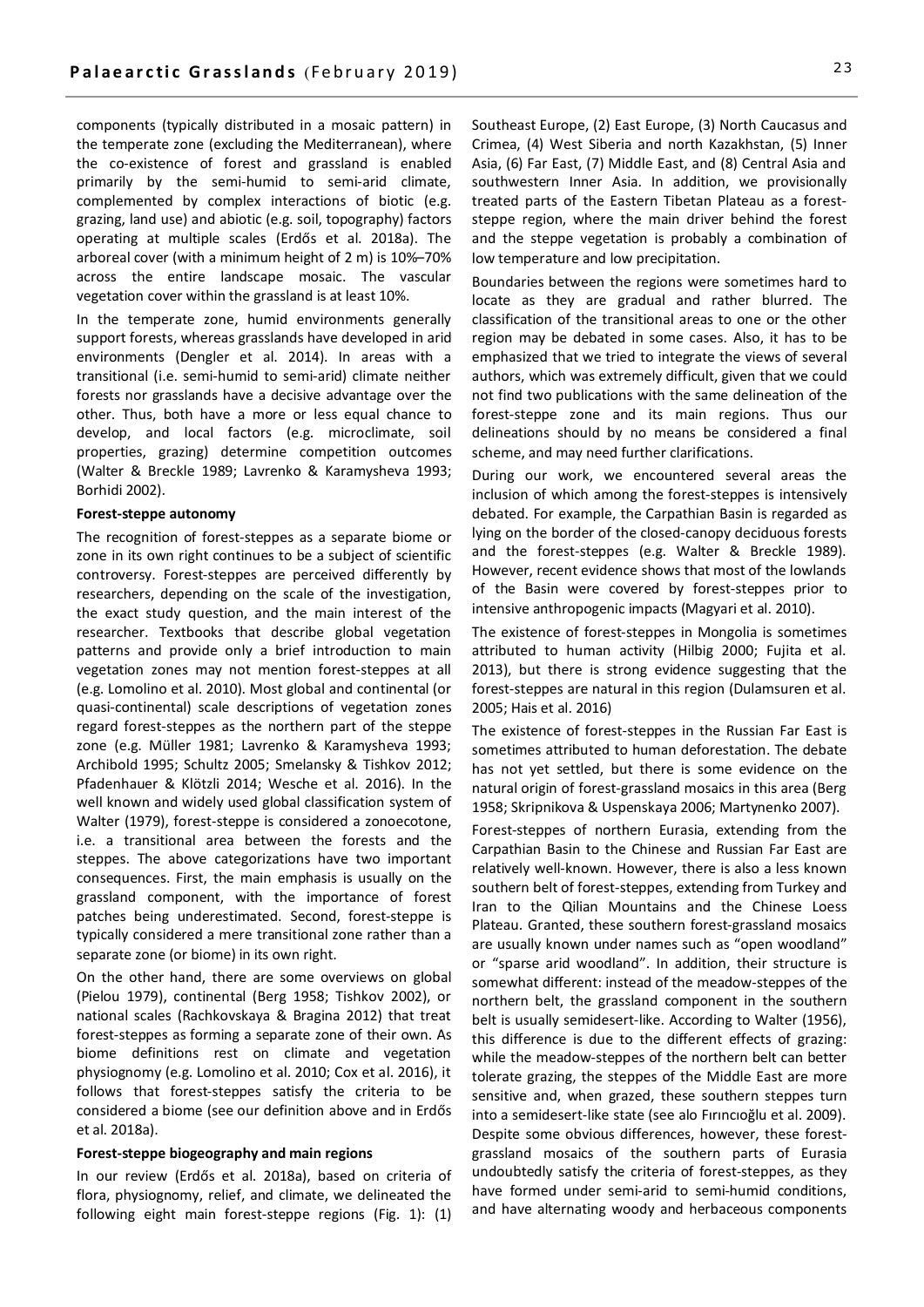

**Fig. 1. The main forest-steppe regions of Eurasia: Southeast Europe (Region A), East Europe (Region B), North Caucasus and Crimea (Region C), West Siberia and north Kazakhstan (Region D), Inner Asia (Region E), Far East (Region F), Middle East (Region G), Central Asia and southwestern Inner Asia (Region H), and Eastern Tibetan Plateau (Region I). Photo credits: upper line: László Erdős, Yury A. Semenishchenkov, Zoltán Bátori, Zsolt Molnár; bottom left: Alireza Naqinezhad.**

(Wesche et al. 2016). If both the northern and the southern forest-steppes are shown on a map, it turns out that forest-steppe regions form an elongated shape surrounding the most arid central parts of Eurasia (Erdős et al. 2018a).

## **The importance of habitat heterogeneity for diversity and conservation**

Numerous types of forest, scrub and grassland habitats with different environmental, structural and compositional features occur in forest-steppes (Erdős et al. 2018a). Despite this fact, the conservation implications of habitat heterogeneity have received surprisingly little attention in many forest-steppe areas. For example, in the Carpathian Basin, conservation actions usually focus on the grassland component, which may have serious conservation consequences in forest-steppes. For example, a recent study has shown that different components of foreststeppes contribute differently to the overall conservation value of the total landscape in sandy forest-steppes (Erdős et al. 2018b): grasslands contain the largest number of protected, endemic and rare species, north-facing forest

edges have the highest species richness, south-facing forest edges are the main areas for tree recruitment, while forest patch interiors are important for structural reasons (shrubs and large trees). Kelemen et al. (2017) reported that the presence of small shrubs improves the flowering success of plants in grazed forest-steppe habitats. Forest edges and forest interiors (primarily in openings) can support species that are not able to survive under the harsh conditions of the grasslands (Erdős et al. 2014). Forest patches may support some grassland species during unusually severe drought events and may thus contribute to grassland regeneration in more humid years (Bartha et al. 2008, 2011). Similarly, forests and their edges may serve as refuges for steppe species during habitat destruction or degradation (Molnár et al. 2008). In addition, forest patches can lessen the effects of increasing aridity from ongoing climate change, thus having a primary role in forest-steppe resistance against climate change (Bartha et al. 2008; Biró et al. 2008; Erdős et al. 2015). A study from the Vienna Basin also showed that the mosaic-like configuration of forest and grassland patches is the most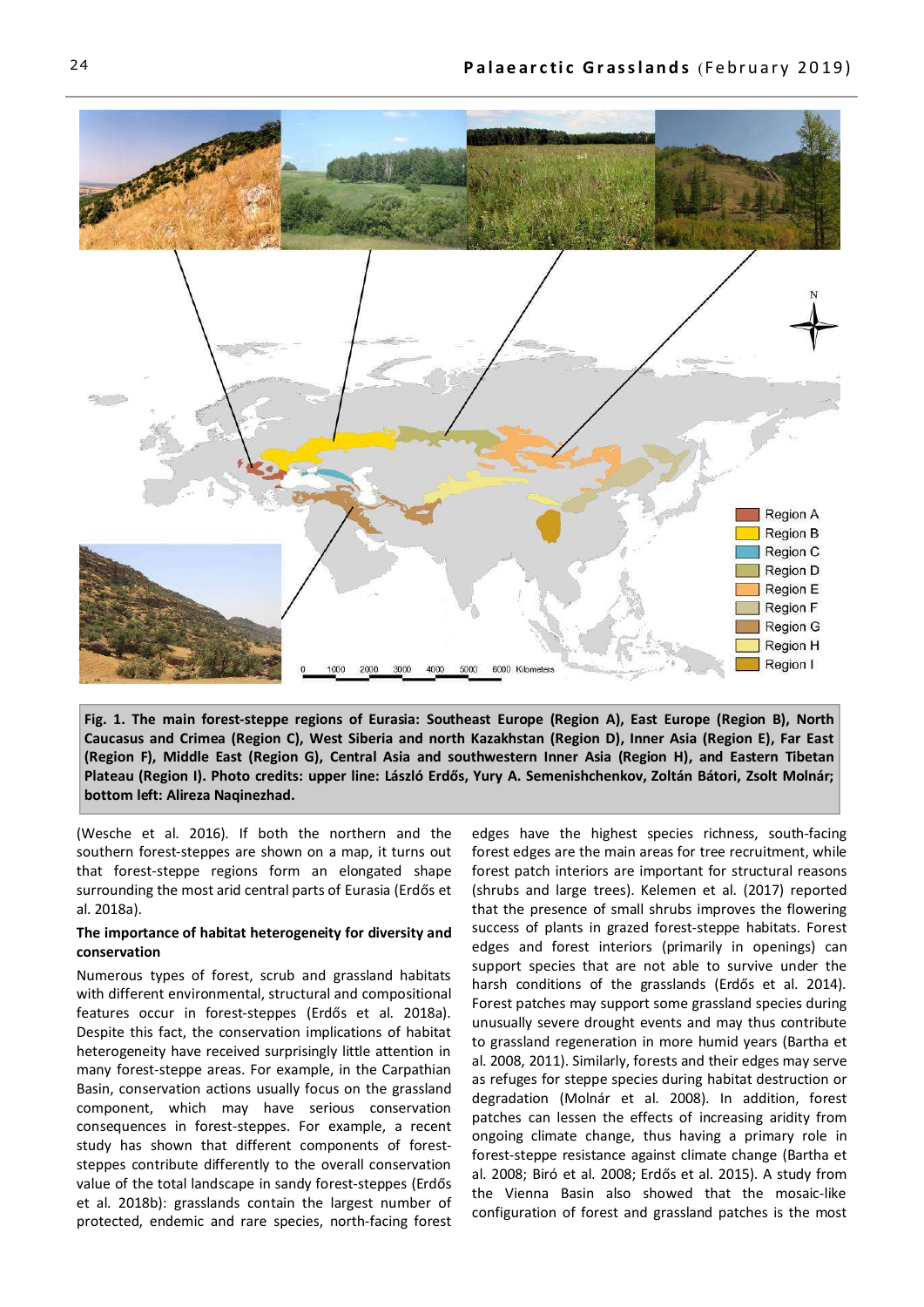desirable from a conservation perspective (Erdős et al. 2017).

The above examples show that conservation measures should take the mosaic character of forest-steppes into account. For example, the recruitment of native trees should be of high priority in areas that have been overgrazed. During forest-steppe restoration, both woody and non-woody habitats should be reconstructed, as was done in a recent project (Török et al. 2017).

## **Cultural significance of forest-steppes**

Some of the forest-steppes in Southwest Asia (present-day Turkey, Iraq, Iran) are located in a region that is usually considered the cradle of Western civilization (Poschlod 2015; Wesche et al. 2016). In northern Eurasia, foreststeppes (together with steppes) served as conduits for cultural inventions and as major migration routes for several peoples during history (Anthony 2007; Bone et al. 2015). The distribution pattern of forest-steppes even influenced settling patterns, as certain tribes and nations probably preferred park-like landscapes and tended to avoid closed forests (Borhidi 2002; Sümegi et al. 2012).

Herders of the forest-steppe belt possess rich traditional ecological knowledge of the steppes, their forage species, and the spatial and temporal patterns of forage availability (Fernández-Giménez 2000; Molnár 2012). While "modern" cultures eliminated natural vegetation in vast areas for arable cultivation and confined billions of animals into factory farms, herders' lifestyle seems to be much more compatible with forest-steppe survival and animal welfare. It seems clear that traditional ecological knowledge can contribute to a better, ecologically and culturally more site -specific nature conservation management (Molnár 2013; Molnár et al. 2016).

The human species and its ancestors have spent much of the last couple of million years of their evolution in forestgrassland mosaics (tropical or temperate), which probably contributes to the fact that humans (well beyond the circle of ecologists) usually seem to prefer park-like habitats, as shown by several analyses (e.g. Orians 1980; Balling & Falk 1982). This is in line with the biophilia hypothesis of Wilson (1984), which presumes that humans might be genetically determined to enjoy forest-steppes and other ecosystems with similar patterns. Whether our aesthetic preference for woody-herbaceous mosaics has a genetic background remains to be explored. What seems evident is that losing Eurasian forest-steppes would not only mean a huge loss in terms of diversity at several levels, but also the vanishing of some of our history and culture as well.

#### **Author contributions**

L.E. planned the study, L.E. and P.T. led the writing, D.A., O.A.A., D.C., L.E., M.K., H.L., M.M., A.N. and Y.A.S. did the delineation of the main regions, Z.B., L.E., G.K-D., Z.M., C.T. and P.T. contributed to the parts about heterogeneity and conservation, L.E. and Z.M. wrote about the cultural significance, and all authors critically revised the manuscript.

#### **Acknowledgments**

The work of L. Erdős was supported by the OTKA PD 116114 grant and the National Youth Excellence Scholarship (NTP-NFTÖ-16-0623). The research of O.A. Anenkhonov was carried out using the framework of project No. AAAA-A17-117011810036-3 supported by the Russian Federal Budget. Z. Bátori was supported by the NKFIH K 124796 grant. A. Naqinezhad thanks the University of Mazandaran for the research grant to support the project. C. Tölgyesi was supported by the EU-funded Hungarian grant EFOP-3.6.1-16-2016-00014. P. Török was supported by the NKFIH K 119225 grant during manuscript preparation.

#### **References**

- Anthony, D.W. 2007. *The horse, the wheel, and language: How Bronze-age riders from the Eurasian steppes shaped the modern world.* Princeton University Press, Princeton, NJ, USA.
- Archibold, O.W. 1995. *Ecology of world vegetation.* Springer, Dordrecht, NL.
- Balling, J.D. & Falk, J.H. 1982. Development of visual preference for natural environments. *Environment and Behavior* 14: 5– 28.
- Bartha, S., Campetella, G., Ruprecht, E., Kun, A., Házi, J., Horváth, A., Virágh, K. & Molnár, Z. 2008. Will interannual variability in sand grassland communities increase with climate change? *Community Ecology* 9: 13–21.
- Bartha, S., Campetella, G., Kertész, M., Hahn, I., Kröel-Dulay, G., Rédei, T., Kun, A., Virágh, K., Fekete, G. & Kovács-Láng, E. 2011. Beta diversity and community differentiation in dry perennial sand grasslands. *Annali di Botanica* 1: 9–18.
- Berg, L.S. 1958. *Die geographischen Zonen der Sowjetunion I-II.* Teubner, Leipzig, DE.
- Biró, M., Révész, A., Molnár, Z., Horváth, F. & Czúcz, B. 2008. Regional habitat pattern of the Danube-Tisza Interfluve in Hungary II. *Acta Botanica Hungarica* 50: 19–60.
- Bone, M., Johnson, D., Kelaidis, P., Kintgen, M. & Vickerman, L.G. 2015. *Steppes. The plants and ecology of the world's semiarid regions.* Timber Press, Portland, OR, US.
- Borhidi, A. 2002. *Gaia zöld ruhája [The green cloth of Gaia].* MTA, Budapest, HU.
- Chibilyov, A. 2002. Steppe and forest-steppe. In: Shahgedanova, M. (ed.) *The physical geography of northern Eurasia*, pp. 248– 266. Oxford University Press, Oxford, UK.
- Cox, C.B., Moore, P.D. & Ladle, R.J. 2016. *Biogeography: An ecological and evolutionary approach.* 9th ed. Wiley, Oxford, UK.
- Dengler, J., Janišová, M., Török, P. & Wellstein, C. 2014. Biodiversity of Palaearctic grasslands: A synthesis. *Agriculture, Ecosystems & Environment* 182: 1–14.
- Dulamsuren, C., Hauck, M. & Mühlenberg, M. 2005. Ground vegetation in the Mongolian taiga forest-steppe ecotone does not offer evidence for the human origin of grasslands. *Applied Vegetation Science* 8: 149–154.
- Erdős, L., Tölgyesi, C., Horzse, M., Tolnay, D., Hurton, Á., Schulcz, N., Körmöczi, L., Lengyel, A. & Bátori, Z. 2014. Habitat complexity of the Pannonian forest-steppe zone and its nature conservation implications. *Ecological Complexity* 17: 107–118.
- Erdős, L., Tölgyesi, C., Körmöczi, L. & Bátori, Z. 2015. The importance of forest patches in supporting steppe-species: a case study from the Carpathian Basin. *Polish Journal of Ecology* 63: 213–222.